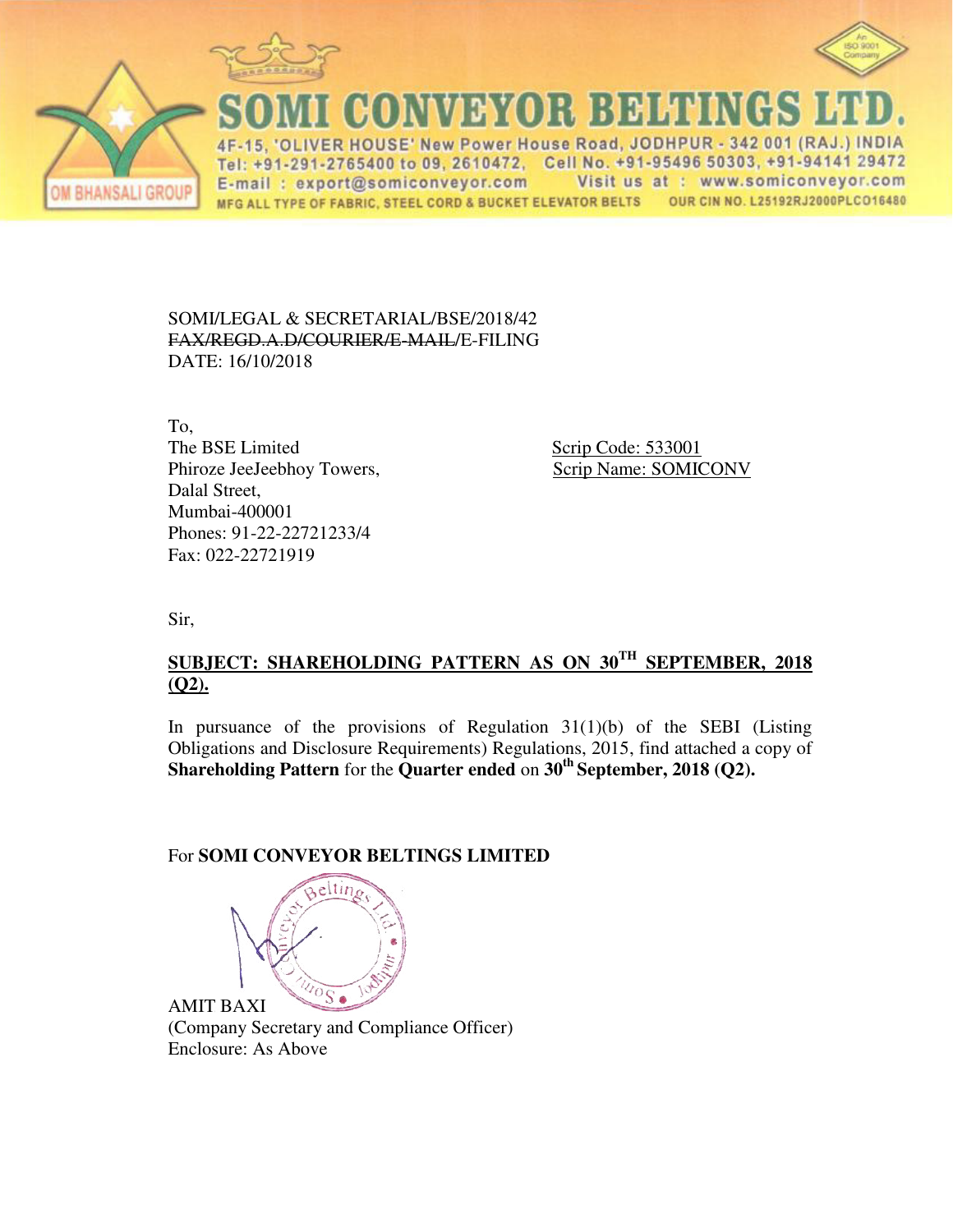| <b>General information about company</b>                                                   |                                   |  |  |  |  |  |  |
|--------------------------------------------------------------------------------------------|-----------------------------------|--|--|--|--|--|--|
| Scrip code                                                                                 | 533001                            |  |  |  |  |  |  |
| NSE Symbol                                                                                 | <b>SOMICONVEY</b>                 |  |  |  |  |  |  |
| <b>MSEI</b> Symbol                                                                         |                                   |  |  |  |  |  |  |
| <b>ISIN</b>                                                                                | INE323J01019                      |  |  |  |  |  |  |
| Name of the company                                                                        | <b>SOMI CONVEYOR BELTINGS LTD</b> |  |  |  |  |  |  |
| Whether company is SME                                                                     | N <sub>0</sub>                    |  |  |  |  |  |  |
| Class of Security                                                                          | <b>Equity Shares</b>              |  |  |  |  |  |  |
| Type of report                                                                             | Ouarterly                         |  |  |  |  |  |  |
| Quarter Ended / Half year ended/Date of Report (For Prelisting / Allotment)                | 30-09-2018                        |  |  |  |  |  |  |
| Date of allotment / extinguishment (in case Capital Restructuring selected) / Listing Date |                                   |  |  |  |  |  |  |
| Shareholding pattern filed under                                                           | Regulation $31(1)(b)$             |  |  |  |  |  |  |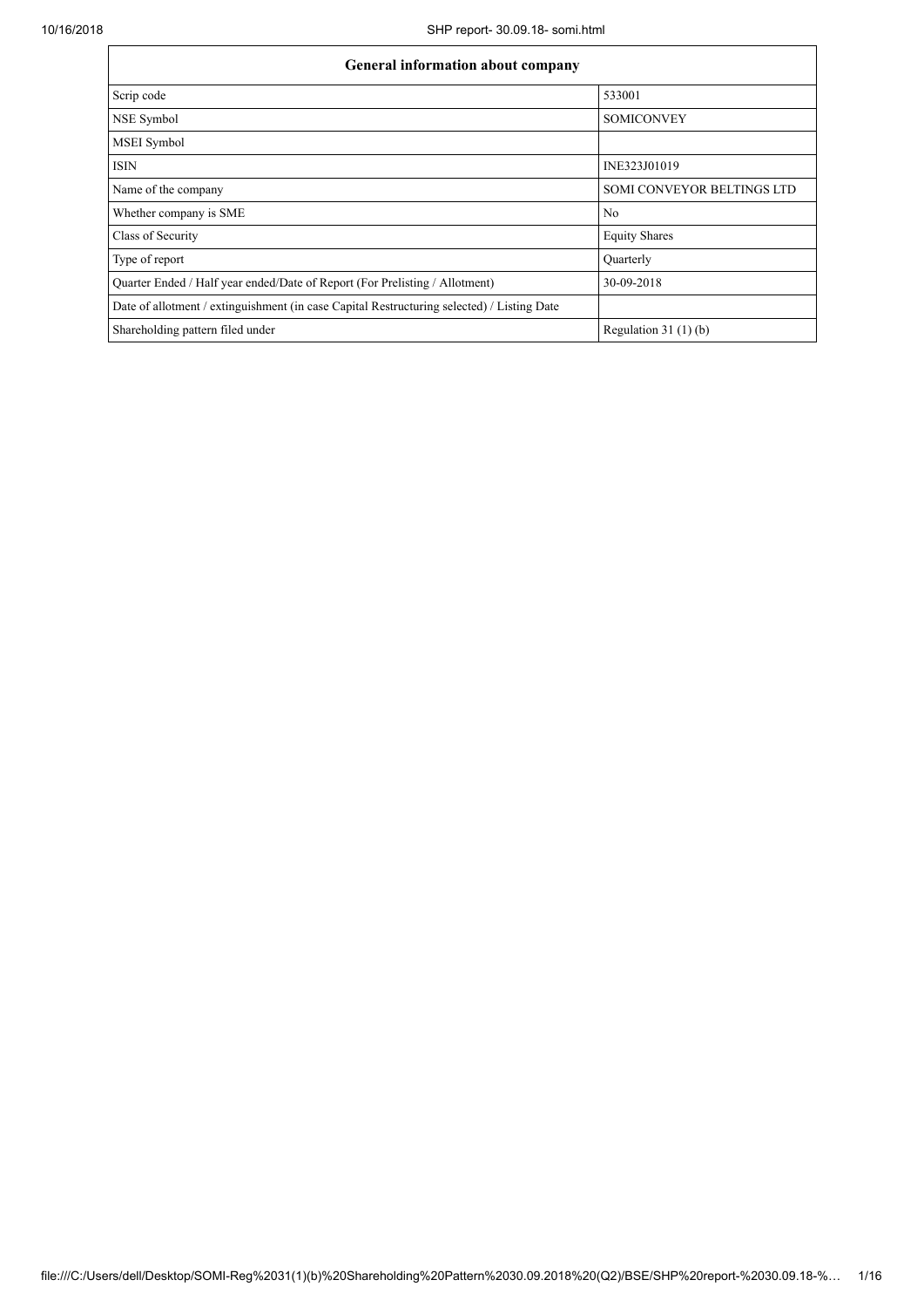٦

|                | <b>Declaration</b>                                                                        |                |                                |                       |                             |  |  |  |  |  |
|----------------|-------------------------------------------------------------------------------------------|----------------|--------------------------------|-----------------------|-----------------------------|--|--|--|--|--|
| Sr.<br>No.     | Particular                                                                                | Yes/No         | Promoter and<br>Promoter Group | Public<br>shareholder | Non Promoter-<br>Non Public |  |  |  |  |  |
| $\vert$ 1      | Whether the Listed Entity has issued any partly paid up shares?                           | N <sub>0</sub> | N <sub>0</sub>                 | No                    | N <sub>o</sub>              |  |  |  |  |  |
| $\overline{2}$ | Whether the Listed Entity has issued any Convertible Securities<br>$\gamma$               | No             | N <sub>0</sub>                 | No                    | N <sub>0</sub>              |  |  |  |  |  |
| $\overline{3}$ | Whether the Listed Entity has issued any Warrants?                                        | N <sub>0</sub> | N <sub>0</sub>                 | N <sub>0</sub>        | N <sub>0</sub>              |  |  |  |  |  |
| $\overline{4}$ | Whether the Listed Entity has any shares against which<br>depository receipts are issued? |                | N <sub>0</sub>                 | No                    | N <sub>o</sub>              |  |  |  |  |  |
| $\overline{5}$ | Whether the Listed Entity has any shares in locked-in?                                    | N <sub>0</sub> | N <sub>0</sub>                 | N <sub>0</sub>        | N <sub>0</sub>              |  |  |  |  |  |
| 6              | Whether any shares held by promoters are pledge or otherwise<br>encumbered?               | N <sub>0</sub> | N <sub>0</sub>                 |                       |                             |  |  |  |  |  |
| 7              | Whether company has equity shares with differential voting<br>rights?                     | N <sub>0</sub> | N <sub>0</sub>                 | No                    | N <sub>o</sub>              |  |  |  |  |  |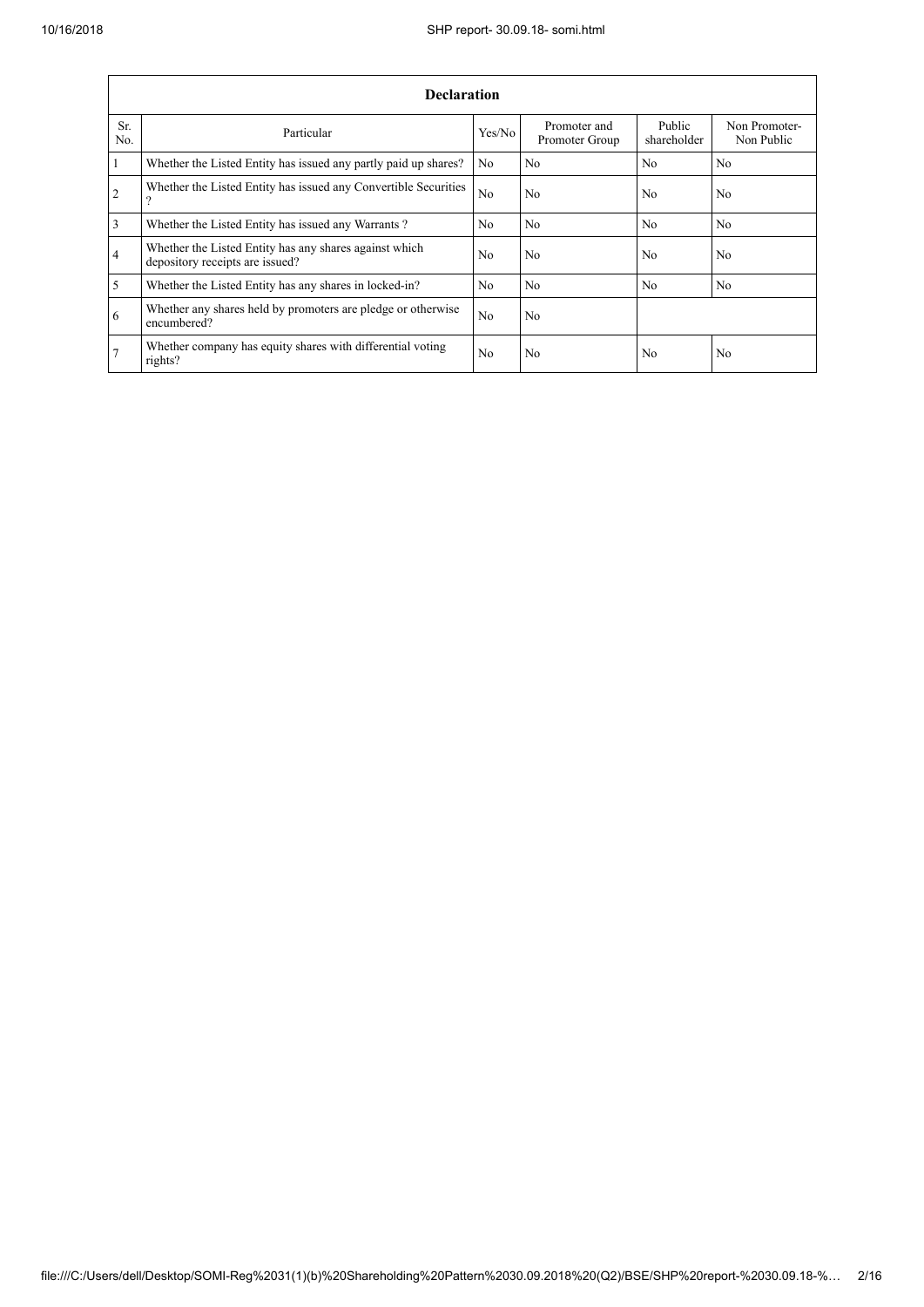|                          | <b>Table I - Summary Statement holding of specified securities</b> |                         |                                                            |                       |                                                                  |                                                                    |                                        |                                                                  |               |          |                                   |  |
|--------------------------|--------------------------------------------------------------------|-------------------------|------------------------------------------------------------|-----------------------|------------------------------------------------------------------|--------------------------------------------------------------------|----------------------------------------|------------------------------------------------------------------|---------------|----------|-----------------------------------|--|
|                          | Category<br>of<br>shareholder                                      | Nos. Of<br>shareholders | No. of<br>fully paid<br>up equity<br>shares<br>held $(IV)$ | No. Of<br>Partly      | No. Of<br>shares<br>underlying<br>Depository<br>Receipts<br>(VI) | Total nos.<br>shares<br>held (VII)<br>$= (IV) +$<br>$(V)$ + $(VI)$ | Shareholding as a<br>% of total no. of | Number of Voting Rights held in each<br>class of securities (IX) |               |          |                                   |  |
| Category<br>$($ $\Gamma$ |                                                                    |                         |                                                            | paid-up<br>equity     |                                                                  |                                                                    | shares (calculated<br>as per SCRR,     | No of Voting (XIV) Rights                                        |               |          | Total as a<br>$%$ of<br>$(A+B+C)$ |  |
|                          | (II)                                                               | (III)                   |                                                            | shares<br>held<br>(V) |                                                                  |                                                                    | 1957) (VIII) As a<br>% of $(A+B+C2)$   | Class eg:<br>X                                                   | Class<br>eg:y | Total    |                                   |  |
| (A)                      | Promoter<br>$\&$<br>Promoter<br>Group                              | $\overline{7}$          | 6955787                                                    |                       |                                                                  | 6955787                                                            | 59.05                                  | 6955787                                                          |               | 6955787  | 59.05                             |  |
| (B)                      | Public                                                             | 3992                    | 4823869                                                    |                       |                                                                  | 4823869                                                            | 40.95                                  | 4823869                                                          |               | 4823869  | 40.95                             |  |
| (C)                      | Non<br>Promoter-<br>Non Public                                     |                         |                                                            |                       |                                                                  |                                                                    |                                        |                                                                  |               |          |                                   |  |
| (C1)                     | <b>Shares</b><br>underlying<br><b>DRs</b>                          |                         |                                                            |                       |                                                                  |                                                                    |                                        |                                                                  |               |          |                                   |  |
| (C2)                     | Shares held<br>by<br>Employee<br>Trusts                            |                         |                                                            |                       |                                                                  |                                                                    |                                        |                                                                  |               |          |                                   |  |
|                          | Total                                                              | 3999                    | 11779656                                                   |                       |                                                                  | 11779656                                                           | 100                                    | 11779656                                                         |               | 11779656 | 100                               |  |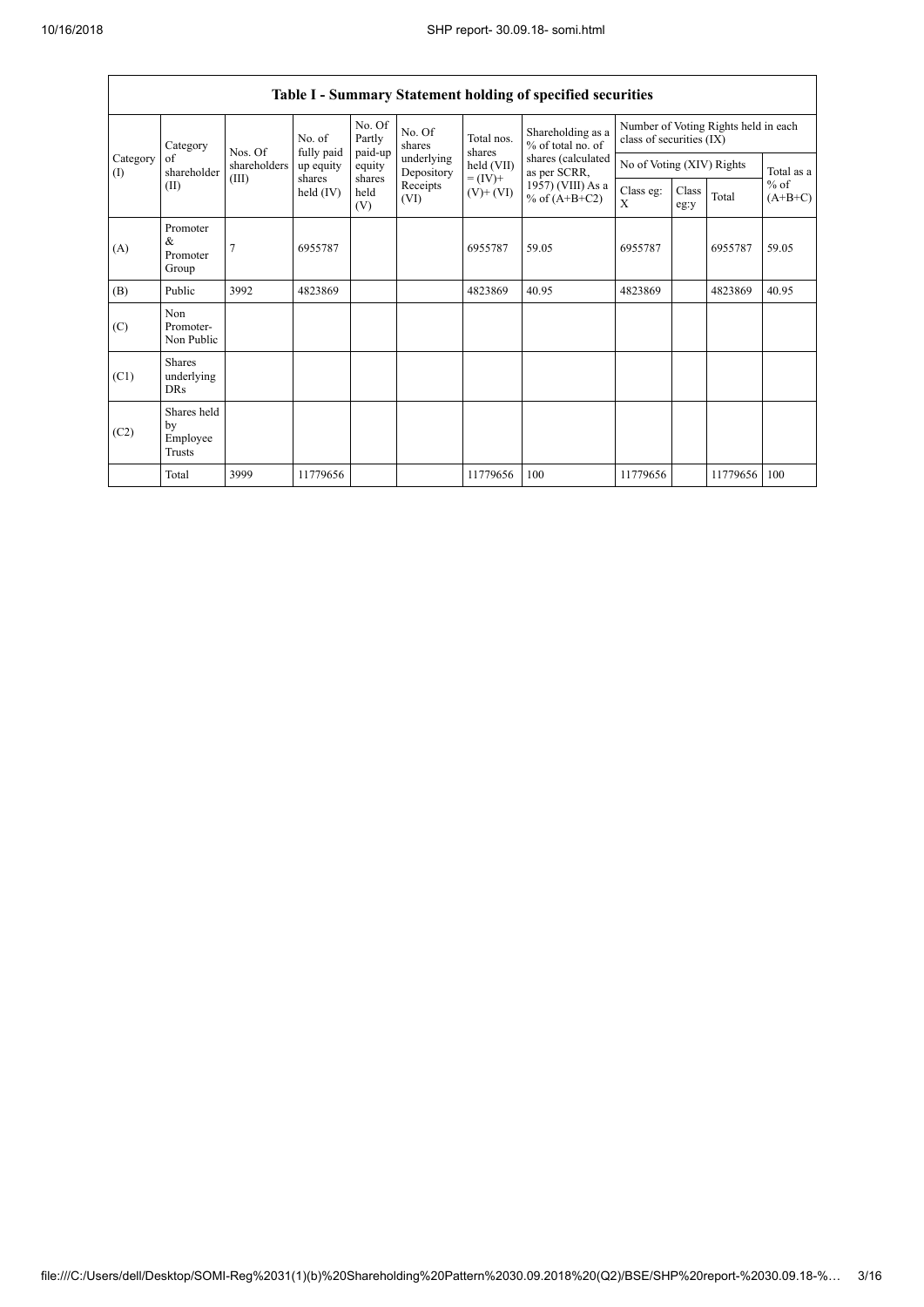|          |                                           |                                                                                          |                                       |                                                           | Table I - Summary Statement holding of specified securities                                                                                                                      |                                        |                                                  |                                                                               |                                                         |                                       |
|----------|-------------------------------------------|------------------------------------------------------------------------------------------|---------------------------------------|-----------------------------------------------------------|----------------------------------------------------------------------------------------------------------------------------------------------------------------------------------|----------------------------------------|--------------------------------------------------|-------------------------------------------------------------------------------|---------------------------------------------------------|---------------------------------------|
| Category | Category<br>of<br>shareholder<br>(II)     | No. Of<br><b>Shares</b><br>Underlying<br>Outstanding<br>convertible<br>securities<br>(X) | No. of<br><b>Shares</b><br>Underlying | No. Of Shares<br>Underlying<br>Outstanding<br>convertible | Shareholding, as a %<br>assuming full<br>conversion of<br>convertible securities (<br>as a percentage of<br>diluted share capital)<br>$(XI) = (VII)+(X) As a %$<br>of $(A+B+C2)$ | Number of<br>Locked in<br>shares (XII) |                                                  | Number of<br><b>Shares</b><br>pledged or<br>otherwise<br>encumbered<br>(XIII) |                                                         | Number of<br>equity shares<br>held in |
| (1)      |                                           |                                                                                          | Outstanding<br>Warrants<br>$(X_i)$    | securities and<br>No. Of<br>Warrants (Xi)<br>(a)          |                                                                                                                                                                                  | No.<br>(a)                             | As a<br>$%$ of<br>total<br>Shares<br>held<br>(b) | No.<br>(a)                                                                    | As a<br>$%$ of<br>total<br><b>Shares</b><br>held<br>(b) | dematerialized<br>form (XIV)          |
| (A)      | Promoter<br>&<br>Promoter<br>Group        |                                                                                          |                                       |                                                           | 59.05                                                                                                                                                                            |                                        |                                                  |                                                                               |                                                         | 6955787                               |
| (B)      | Public                                    |                                                                                          |                                       |                                                           | 40.95                                                                                                                                                                            |                                        |                                                  |                                                                               |                                                         | 4001859                               |
| (C)      | Non<br>Promoter-<br>Non Public            |                                                                                          |                                       |                                                           |                                                                                                                                                                                  |                                        |                                                  |                                                                               |                                                         |                                       |
| (C1)     | <b>Shares</b><br>underlying<br><b>DRs</b> |                                                                                          |                                       |                                                           |                                                                                                                                                                                  |                                        |                                                  |                                                                               |                                                         |                                       |
| (C2)     | Shares held<br>by<br>Employee<br>Trusts   |                                                                                          |                                       |                                                           |                                                                                                                                                                                  |                                        |                                                  |                                                                               |                                                         |                                       |
|          | Total                                     |                                                                                          |                                       |                                                           | 100                                                                                                                                                                              |                                        |                                                  |                                                                               |                                                         | 10957646                              |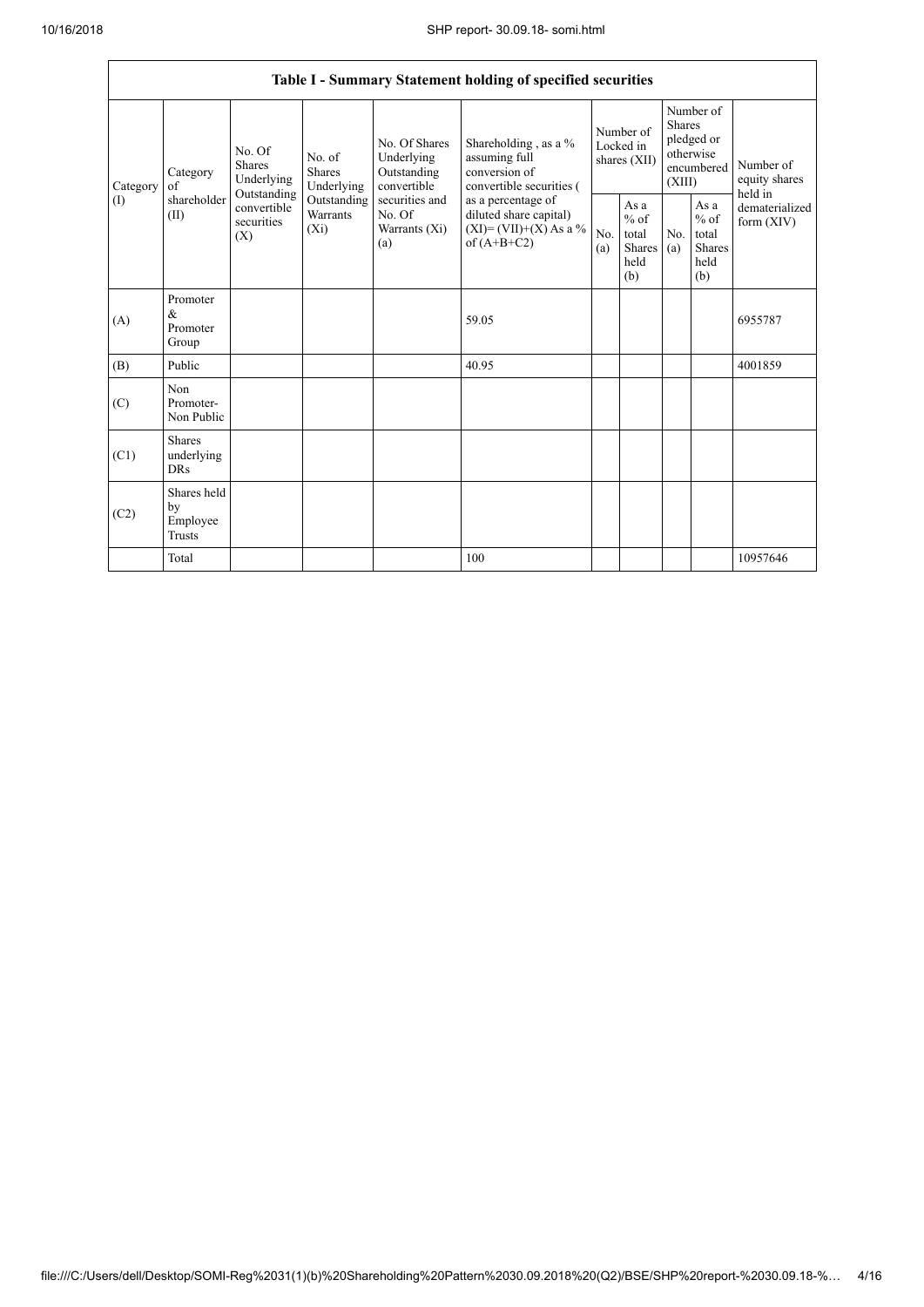$\overline{1}$ 

٦

|                                                                                                | Table II - Statement showing shareholding pattern of the Promoter and Promoter Group                                |                                                                                      |                                   |                                 |                                    |                             |                                                      |                           |               |                                      |                           |  |
|------------------------------------------------------------------------------------------------|---------------------------------------------------------------------------------------------------------------------|--------------------------------------------------------------------------------------|-----------------------------------|---------------------------------|------------------------------------|-----------------------------|------------------------------------------------------|---------------------------|---------------|--------------------------------------|---------------------------|--|
|                                                                                                |                                                                                                                     |                                                                                      |                                   | No.<br>Of                       | No. Of                             | Total nos.                  | Shareholding<br>as a % of                            | class of securities (IX)  |               | Number of Voting Rights held in each |                           |  |
| Sr.                                                                                            | Category &<br>Name of the                                                                                           | Nos. Of<br>shareholders                                                              | No. of<br>fully paid<br>up equity | Partly<br>paid-<br>up           | shares<br>underlying<br>Depository | shares<br>held<br>$(VII) =$ | total no. of<br>shares<br>(calculated as             | No of Voting (XIV) Rights |               |                                      | Total<br>as a $%$<br>of   |  |
|                                                                                                | Shareholders (I)                                                                                                    | (III)                                                                                | shares<br>held $(IV)$             | equity<br>shares<br>held<br>(V) | Receipts<br>(VI)                   | $(IV)+$<br>$(V)+(VI)$       | per SCRR,<br>1957) (VIII)<br>As a % of<br>$(A+B+C2)$ | Class eg:<br>X            | Class<br>eg:y | Total                                | Total<br>Voting<br>rights |  |
| A                                                                                              |                                                                                                                     | Table II - Statement showing shareholding pattern of the Promoter and Promoter Group |                                   |                                 |                                    |                             |                                                      |                           |               |                                      |                           |  |
| (1)                                                                                            | Indian                                                                                                              |                                                                                      |                                   |                                 |                                    |                             |                                                      |                           |               |                                      |                           |  |
| (a)                                                                                            | Individuals/Hindu<br>undivided Family                                                                               | $\overline{7}$                                                                       | 6955787                           |                                 |                                    | 6955787                     | 59.05                                                | 6955787                   |               | 6955787                              | 59.05                     |  |
| Sub-Total<br>(A)(1)                                                                            |                                                                                                                     | $\tau$                                                                               | 6955787                           |                                 |                                    | 6955787                     | 59.05                                                | 6955787                   |               | 6955787                              | 59.05                     |  |
| (2)                                                                                            | Foreign                                                                                                             |                                                                                      |                                   |                                 |                                    |                             |                                                      |                           |               |                                      |                           |  |
| Total<br>Shareholding<br>of Promoter<br>and<br>Promoter<br>Group $(A)=$<br>$(A)(1)+(A)$<br>(2) |                                                                                                                     | 7                                                                                    | 6955787                           |                                 |                                    | 6955787                     | 59.05                                                | 6955787                   |               | 6955787                              | 59.05                     |  |
| $\, {\bf B}$                                                                                   |                                                                                                                     | Table III - Statement showing shareholding pattern of the Public shareholder         |                                   |                                 |                                    |                             |                                                      |                           |               |                                      |                           |  |
| (1)                                                                                            | Institutions                                                                                                        |                                                                                      |                                   |                                 |                                    |                             |                                                      |                           |               |                                      |                           |  |
| (3)                                                                                            | Non-institutions                                                                                                    |                                                                                      |                                   |                                 |                                    |                             |                                                      |                           |               |                                      |                           |  |
| (a(i))                                                                                         | Individuals -<br>i.Individual<br>shareholders<br>holding nominal<br>share capital up<br>to Rs. 2 lakhs.             | 3669                                                                                 | 1994144                           |                                 |                                    | 1994144                     | 16.93                                                | 1994144                   |               | 1994144                              | 16.93                     |  |
| (a(ii))                                                                                        | Individuals - ii.<br>Individual<br>shareholders<br>holding nominal<br>share capital in<br>excess of Rs. 2<br>lakhs. | 3                                                                                    | 408936                            |                                 |                                    | 408936                      | 3.47                                                 | 408936                    |               | 408936                               | 3.47                      |  |
| (b)                                                                                            | NBFCs registered<br>with RBI                                                                                        | $\mathcal{D}_{\mathcal{A}}$                                                          | 2396                              |                                 |                                    | 2396                        | 0.02                                                 | 2396                      |               | 2396                                 | 0.02                      |  |
| (e)                                                                                            | Any Other<br>(specify)                                                                                              | 318                                                                                  | 2418393                           |                                 |                                    | 2418393                     | 20.53                                                | 2418393                   |               | 2418393                              | 20.53                     |  |
| Sub-Total<br>(B)(3)                                                                            |                                                                                                                     | 3992                                                                                 | 4823869                           |                                 |                                    | 4823869                     | 40.95                                                | 4823869                   |               | 4823869                              | 40.95                     |  |
| <b>Total Public</b><br>Shareholding<br>$(B)=(B)(1)+$<br>$(B)(2)+(B)$<br>(3)                    |                                                                                                                     | 3992                                                                                 | 4823869                           |                                 |                                    | 4823869                     | 40.95                                                | 4823869                   |               | 4823869                              | 40.95                     |  |
| $\mathbf C$                                                                                    | Table IV - Statement showing shareholding pattern of the Non Promoter- Non Public shareholder                       |                                                                                      |                                   |                                 |                                    |                             |                                                      |                           |               |                                      |                           |  |
| Total (<br>$A+B+C2$ )                                                                          |                                                                                                                     | 3999                                                                                 | 11779656                          |                                 |                                    | 11779656                    | 100                                                  | 11779656                  |               | 11779656                             | 100                       |  |
| Total<br>$(A+B+C)$                                                                             |                                                                                                                     | 3999                                                                                 | 11779656                          |                                 |                                    | 11779656                    | 100                                                  | 11779656                  |               | 11779656                             | 100                       |  |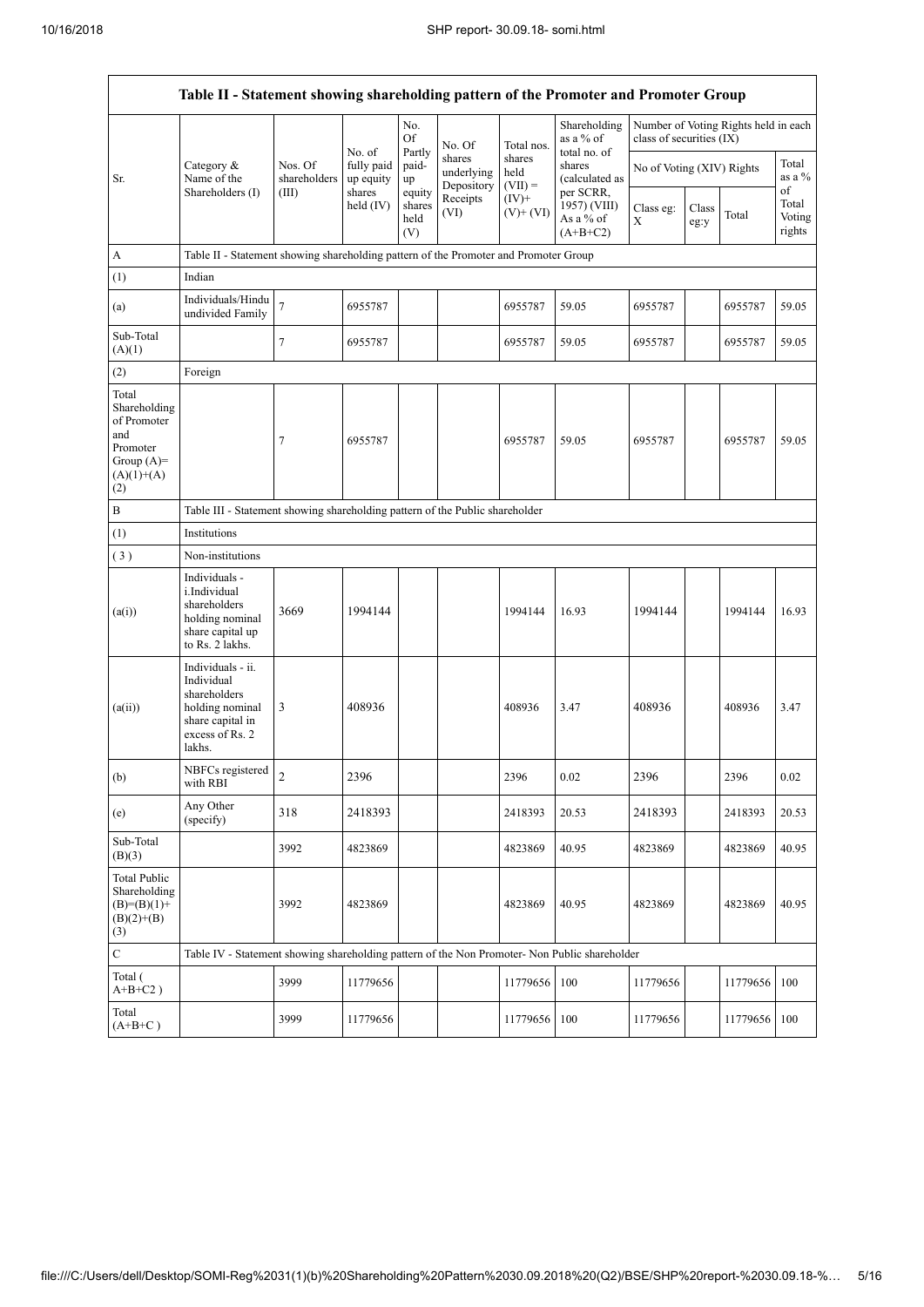| Table II - Statement showing shareholding pattern of the Promoter and Promoter Group    |                                                 |                                       |                                                           |                                                                                               |            |                                                  |            |                                                                               |                                       |  |
|-----------------------------------------------------------------------------------------|-------------------------------------------------|---------------------------------------|-----------------------------------------------------------|-----------------------------------------------------------------------------------------------|------------|--------------------------------------------------|------------|-------------------------------------------------------------------------------|---------------------------------------|--|
| Sr.                                                                                     | No. Of<br>Shares<br>Underlying                  | No. of<br><b>Shares</b><br>Underlying | No. Of Shares<br>Underlying<br>Outstanding<br>convertible | Shareholding, as a %<br>assuming full conversion of<br>convertible securities (as a           |            | Number of<br>Locked in<br>shares (XII)           |            | Number of<br><b>Shares</b><br>pledged or<br>otherwise<br>encumbered<br>(XIII) | Number of<br>equity shares<br>held in |  |
|                                                                                         | Outstanding<br>convertible<br>securities<br>(X) | Outstanding<br>Warrants<br>$(X_i)$    | securities and<br>No. Of Warrants<br>(Xi)(a)              | percentage of diluted share<br>capital) $(XI) = (VII)+(X) As$<br>a % of $(A+B+C2)$            | No.<br>(a) | As a<br>$%$ of<br>total<br>Shares<br>held<br>(b) | No.<br>(a) | As a<br>$%$ of<br>total<br><b>Shares</b><br>held<br>(b)                       | dematerialized<br>form (XIV)          |  |
| A                                                                                       |                                                 |                                       |                                                           | Table II - Statement showing shareholding pattern of the Promoter and Promoter Group          |            |                                                  |            |                                                                               |                                       |  |
| (1)                                                                                     | Indian                                          |                                       |                                                           |                                                                                               |            |                                                  |            |                                                                               |                                       |  |
| (a)                                                                                     |                                                 |                                       |                                                           | 59.05                                                                                         |            |                                                  |            |                                                                               | 6955787                               |  |
| Sub-Total (A)<br>(1)                                                                    |                                                 |                                       |                                                           | 59.05                                                                                         |            |                                                  |            |                                                                               | 6955787                               |  |
| (2)                                                                                     | Foreign                                         |                                       |                                                           |                                                                                               |            |                                                  |            |                                                                               |                                       |  |
| Total<br>Shareholding<br>of Promoter<br>and Promoter<br>Group $(A)=$<br>$(A)(1)+(A)(2)$ |                                                 |                                       |                                                           | 59.05                                                                                         |            |                                                  |            |                                                                               | 6955787                               |  |
| B                                                                                       |                                                 |                                       |                                                           | Table III - Statement showing shareholding pattern of the Public shareholder                  |            |                                                  |            |                                                                               |                                       |  |
| (1)                                                                                     | Institutions                                    |                                       |                                                           |                                                                                               |            |                                                  |            |                                                                               |                                       |  |
| (3)                                                                                     | Non-institutions                                |                                       |                                                           |                                                                                               |            |                                                  |            |                                                                               |                                       |  |
| (a(i))                                                                                  |                                                 |                                       |                                                           | 16.93                                                                                         |            |                                                  |            |                                                                               | 1994134                               |  |
| (a(ii))                                                                                 |                                                 |                                       |                                                           | 3.47                                                                                          |            |                                                  |            |                                                                               | 408936                                |  |
| (b)                                                                                     |                                                 |                                       |                                                           | 0.02                                                                                          |            |                                                  |            |                                                                               | 2396                                  |  |
| (e)                                                                                     |                                                 |                                       |                                                           | 20.53                                                                                         |            |                                                  |            |                                                                               | 1596393                               |  |
| Sub-Total (B)<br>(3)                                                                    |                                                 |                                       |                                                           | 40.95                                                                                         |            |                                                  |            |                                                                               | 4001859                               |  |
| <b>Total Public</b><br>Shareholding<br>$(B)= (B)(1) +$<br>$(B)(2)+(B)(3)$               |                                                 |                                       |                                                           | 40.95                                                                                         |            |                                                  |            |                                                                               | 4001859                               |  |
| C                                                                                       |                                                 |                                       |                                                           | Table IV - Statement showing shareholding pattern of the Non Promoter- Non Public shareholder |            |                                                  |            |                                                                               |                                       |  |
| Total (<br>$A+B+C2$ )                                                                   |                                                 |                                       |                                                           | 100                                                                                           |            |                                                  |            |                                                                               | 10957646                              |  |
| Total (A+B+C<br>$\mathcal{E}$                                                           |                                                 |                                       |                                                           | 100                                                                                           |            |                                                  |            |                                                                               | 10957646                              |  |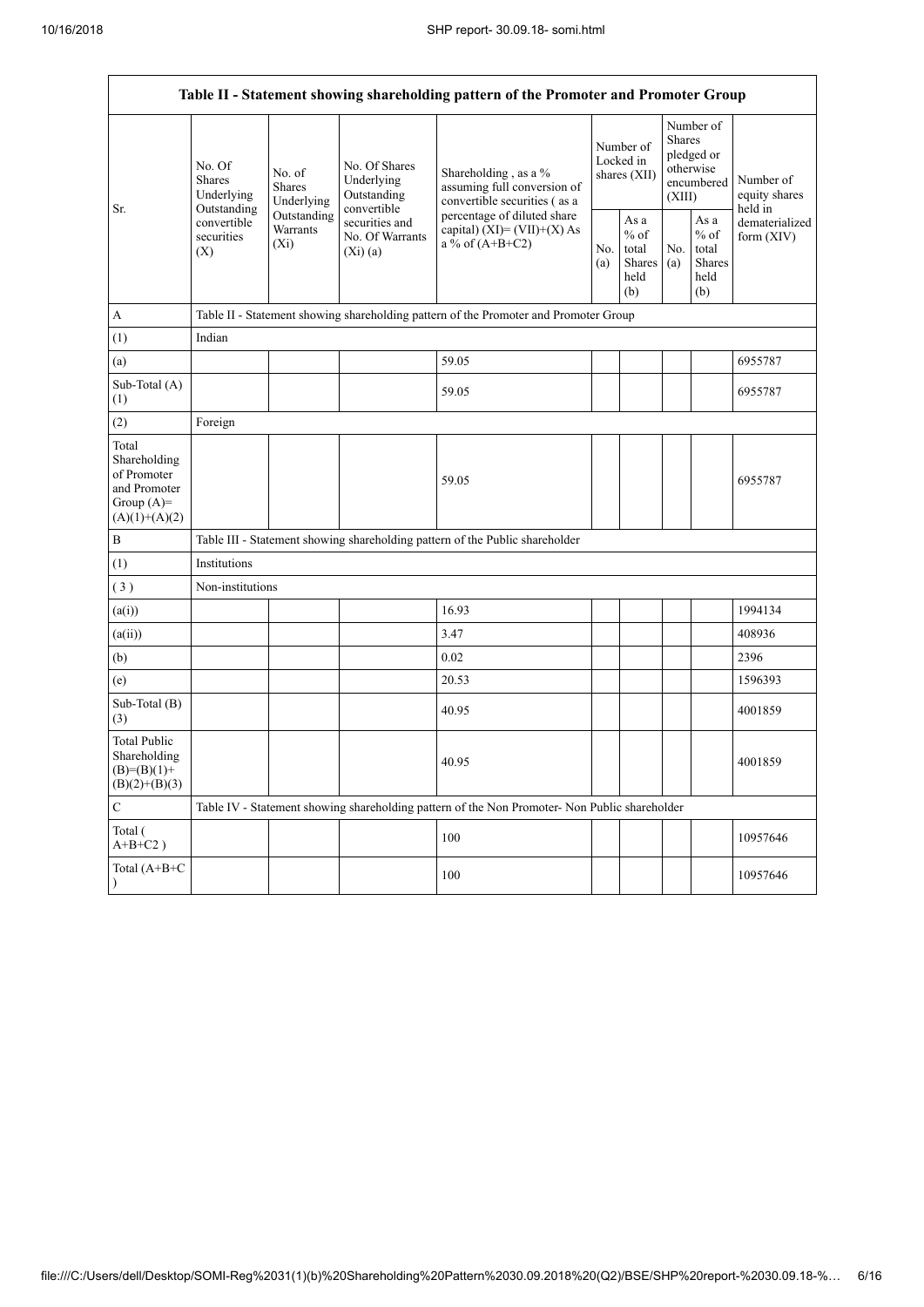| Individuals/Hindu undivided Family                                                                                                                                                       |                                  |                                     |                                                    |                                         |                                 |                                 |                                 |  |  |  |
|------------------------------------------------------------------------------------------------------------------------------------------------------------------------------------------|----------------------------------|-------------------------------------|----------------------------------------------------|-----------------------------------------|---------------------------------|---------------------------------|---------------------------------|--|--|--|
| Searial No.                                                                                                                                                                              | $\mathbf{1}$                     | $\overline{2}$                      | 3                                                  | $\overline{4}$                          | 5                               | 6                               | $\tau$                          |  |  |  |
| Name of the<br>Shareholders (I)                                                                                                                                                          | <b>GAURAV</b><br><b>BHANSALI</b> | <b>OM KUMARI</b><br><b>BHANSALI</b> | <b>OM PRAKASH</b><br><b>BHANSALI</b><br><b>HUF</b> | OM<br><b>PRAKASH</b><br><b>BHANSALI</b> | <b>PRIYA</b><br><b>BHANSALI</b> | <b>RUCHI</b><br><b>BHANSALI</b> | <b>VIMAL</b><br><b>BHANSALI</b> |  |  |  |
| PAN(II)                                                                                                                                                                                  | ADDPB0795R                       | ABFPB0643N                          | AAAHO7932H                                         | AAYPB9950G                              | AGQPB6184Q                      | AIIPB0949H                      | ADDPB0794Q                      |  |  |  |
| No. of fully paid<br>up equity shares<br>$held$ (IV)                                                                                                                                     | 572335                           | 1091221                             | 135000                                             | 4417011                                 | 68691                           | 72689                           | 598840                          |  |  |  |
| No. Of Partly paid-<br>up equity shares<br>held (V)                                                                                                                                      |                                  |                                     |                                                    |                                         |                                 |                                 |                                 |  |  |  |
| No. Of shares<br>underlying<br>Depository<br>Receipts (VI)                                                                                                                               |                                  |                                     |                                                    |                                         |                                 |                                 |                                 |  |  |  |
| Total nos, shares<br>held $(VII) = (IV) +$<br>$(V)$ + $(VI)$                                                                                                                             | 572335                           | 1091221                             | 135000                                             | 4417011                                 | 68691                           | 72689                           | 598840                          |  |  |  |
| Shareholding as a<br>% of total no. of<br>shares (calculated<br>as per SCRR,<br>1957) (VIII) As a<br>% of $(A+B+C2)$                                                                     | 4.86                             | 9.26                                | 1.15                                               | 37.5                                    | 0.58                            | 0.62                            | 5.08                            |  |  |  |
| Number of Voting Rights held in each class of securities (IX)                                                                                                                            |                                  |                                     |                                                    |                                         |                                 |                                 |                                 |  |  |  |
| Class eg:X                                                                                                                                                                               | 572335                           | 1091221                             | 135000                                             | 4417011                                 | 68691                           | 72689                           | 598840                          |  |  |  |
| Class eg:y                                                                                                                                                                               |                                  |                                     |                                                    |                                         |                                 |                                 |                                 |  |  |  |
| Total                                                                                                                                                                                    | 572335                           | 1091221                             | 135000                                             | 4417011                                 | 68691                           | 72689                           | 598840                          |  |  |  |
| Total as a % of<br><b>Total Voting rights</b>                                                                                                                                            | 4.86                             | 9.26                                | 1.15                                               | 37.5                                    | 0.58                            | 0.62                            | 5.08                            |  |  |  |
| No. Of Shares<br>Underlying<br>Outstanding<br>convertible<br>securities $(X)$                                                                                                            |                                  |                                     |                                                    |                                         |                                 |                                 |                                 |  |  |  |
| No. of Shares<br>Underlying<br>Outstanding<br>Warrants (Xi)                                                                                                                              |                                  |                                     |                                                    |                                         |                                 |                                 |                                 |  |  |  |
| No. Of Shares<br>Underlying<br>Outstanding<br>convertible<br>securities and No.<br>Of Warrants (Xi)<br>(a)                                                                               |                                  |                                     |                                                    |                                         |                                 |                                 |                                 |  |  |  |
| Shareholding, as a<br>% assuming full<br>conversion of<br>convertible<br>securities (as a<br>percentage of<br>diluted share<br>capital) (XI)=<br>$(VII)+(Xi)(a)$ As a<br>% of $(A+B+C2)$ | 4.86                             | 9.26                                | 1.15                                               | 37.5                                    | 0.58                            | 0.62                            | 5.08                            |  |  |  |
| Number of Locked in shares (XII)                                                                                                                                                         |                                  |                                     |                                                    |                                         |                                 |                                 |                                 |  |  |  |
| No. (a)                                                                                                                                                                                  |                                  |                                     |                                                    |                                         |                                 |                                 |                                 |  |  |  |
| As a % of total<br>Shares held (b)                                                                                                                                                       |                                  |                                     |                                                    |                                         |                                 |                                 |                                 |  |  |  |
| Number of Shares pledged or otherwise encumbered (XIII)                                                                                                                                  |                                  |                                     |                                                    |                                         |                                 |                                 |                                 |  |  |  |
| No. (a)                                                                                                                                                                                  |                                  |                                     |                                                    |                                         |                                 |                                 |                                 |  |  |  |
| As a % of total<br>Shares held (b)                                                                                                                                                       |                                  |                                     |                                                    |                                         |                                 |                                 |                                 |  |  |  |
| Number of equity<br>shares held in<br>dematerialized<br>form (XIV)                                                                                                                       | 572335                           | 1091221                             | 135000                                             | 4417011                                 | 68691                           | 72689                           | 598840                          |  |  |  |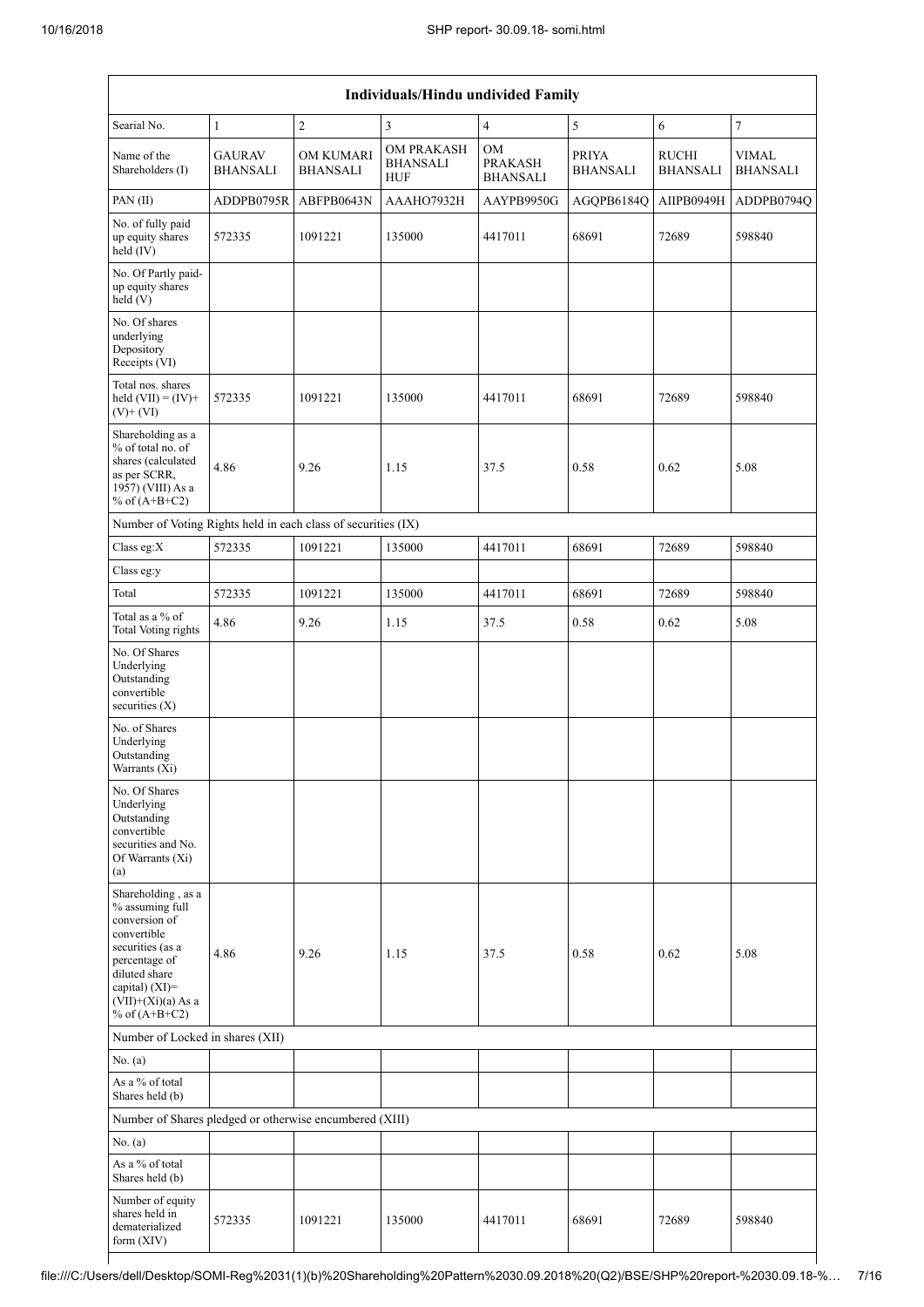| Reason for not providing PAN    |          |          |          |          |          |          |          |  |  |
|---------------------------------|----------|----------|----------|----------|----------|----------|----------|--|--|
| Reason for not<br>providing PAN |          |          |          |          |          |          |          |  |  |
| Shareholder type                | Promoter | Promoter | Promoter | Promoter | Promoter | Promoter | Promoter |  |  |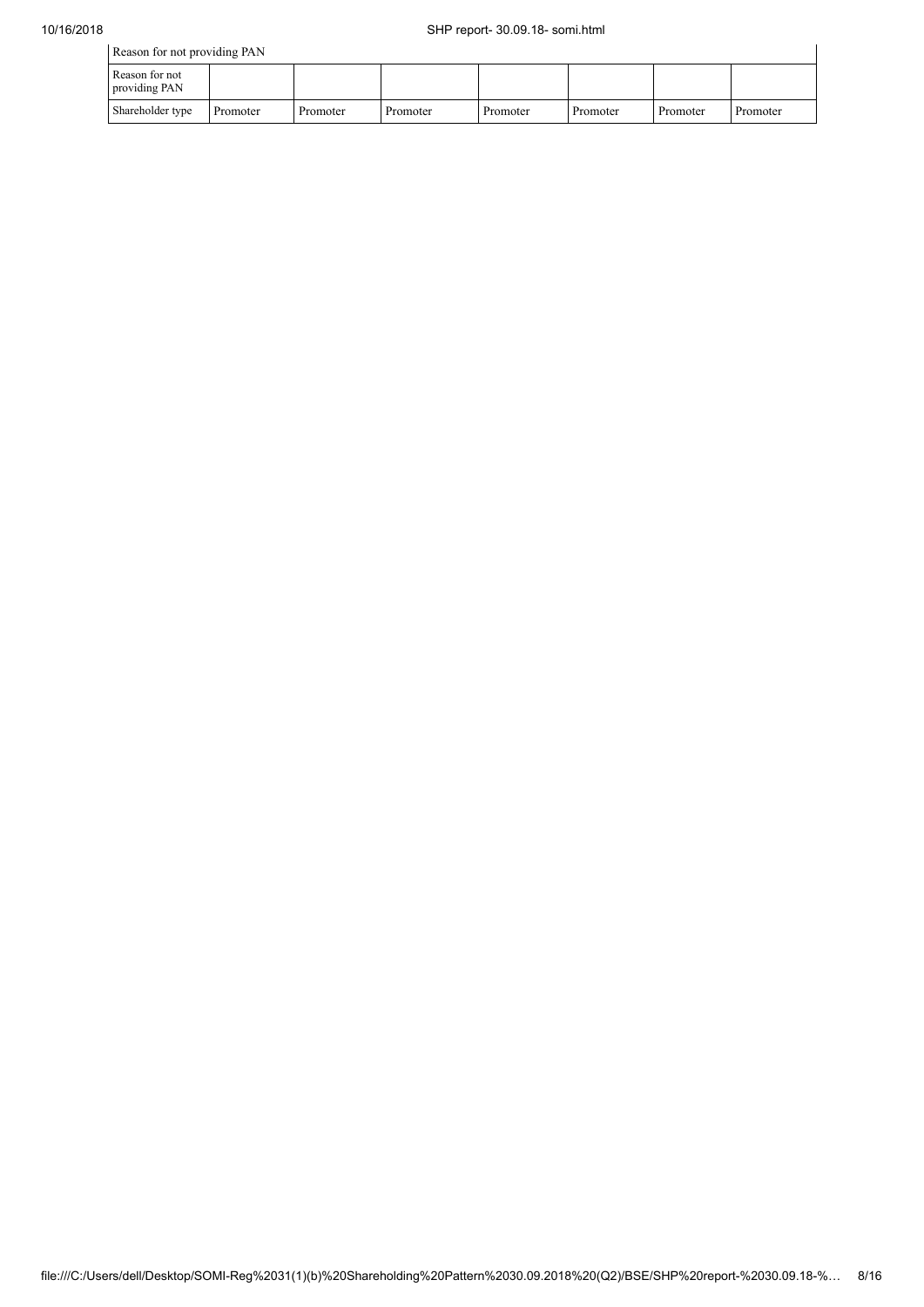| Individuals/Hindu undivided Family                                                                                                                                                       |                                                               |  |  |  |  |  |  |  |
|------------------------------------------------------------------------------------------------------------------------------------------------------------------------------------------|---------------------------------------------------------------|--|--|--|--|--|--|--|
| Searial No.                                                                                                                                                                              |                                                               |  |  |  |  |  |  |  |
| Name of the<br>Shareholders (I)                                                                                                                                                          | Click here to go back                                         |  |  |  |  |  |  |  |
| PAN(II)                                                                                                                                                                                  | Total                                                         |  |  |  |  |  |  |  |
| No. of fully paid<br>up equity shares<br>held (IV)                                                                                                                                       | 6955787                                                       |  |  |  |  |  |  |  |
| No. Of Partly paid-<br>up equity shares<br>held (V)                                                                                                                                      |                                                               |  |  |  |  |  |  |  |
| No. Of shares<br>underlying<br>Depository<br>Receipts (VI)                                                                                                                               |                                                               |  |  |  |  |  |  |  |
| Total nos. shares<br>held $(VII) = (IV) +$<br>$(V)+(VI)$                                                                                                                                 | 6955787                                                       |  |  |  |  |  |  |  |
| Shareholding as a<br>% of total no. of<br>shares (calculated<br>as per SCRR,<br>1957) (VIII) As a<br>% of $(A+B+C2)$                                                                     | 59.05                                                         |  |  |  |  |  |  |  |
|                                                                                                                                                                                          | Number of Voting Rights held in each class of securities (IX) |  |  |  |  |  |  |  |
| Class eg:X                                                                                                                                                                               | 6955787                                                       |  |  |  |  |  |  |  |
| Class eg:y                                                                                                                                                                               |                                                               |  |  |  |  |  |  |  |
| Total                                                                                                                                                                                    | 6955787                                                       |  |  |  |  |  |  |  |
| Total as a % of<br>Total Voting rights                                                                                                                                                   | 59.05                                                         |  |  |  |  |  |  |  |
| No. Of Shares<br>Underlying<br>Outstanding<br>convertible<br>securities (X)                                                                                                              |                                                               |  |  |  |  |  |  |  |
| No. of Shares<br>Underlying<br>Outstanding<br>Warrants (Xi)                                                                                                                              |                                                               |  |  |  |  |  |  |  |
| No. Of Shares<br>Underlying<br>Outstanding<br>convertible<br>securities and No.<br>Of Warrants (Xi)<br>(a)                                                                               |                                                               |  |  |  |  |  |  |  |
| Shareholding, as a<br>% assuming full<br>conversion of<br>convertible<br>securities (as a<br>percentage of<br>diluted share<br>capital) (XI)=<br>$(VII)+(Xi)(a)$ As a<br>% of $(A+B+C2)$ | 59.05                                                         |  |  |  |  |  |  |  |
| Number of Locked in shares (XII)                                                                                                                                                         |                                                               |  |  |  |  |  |  |  |
| No. (a)                                                                                                                                                                                  |                                                               |  |  |  |  |  |  |  |
| As a % of total<br>Shares held (b)                                                                                                                                                       |                                                               |  |  |  |  |  |  |  |
|                                                                                                                                                                                          | Number of Shares pledged or otherwise encumbered (XIII)       |  |  |  |  |  |  |  |
| No. (a)                                                                                                                                                                                  |                                                               |  |  |  |  |  |  |  |
| As a % of total<br>Shares held (b)                                                                                                                                                       |                                                               |  |  |  |  |  |  |  |
| Number of equity<br>shares held in<br>dematerialized<br>form (XIV)                                                                                                                       | 6955787                                                       |  |  |  |  |  |  |  |
| Reason for not providing PAN                                                                                                                                                             |                                                               |  |  |  |  |  |  |  |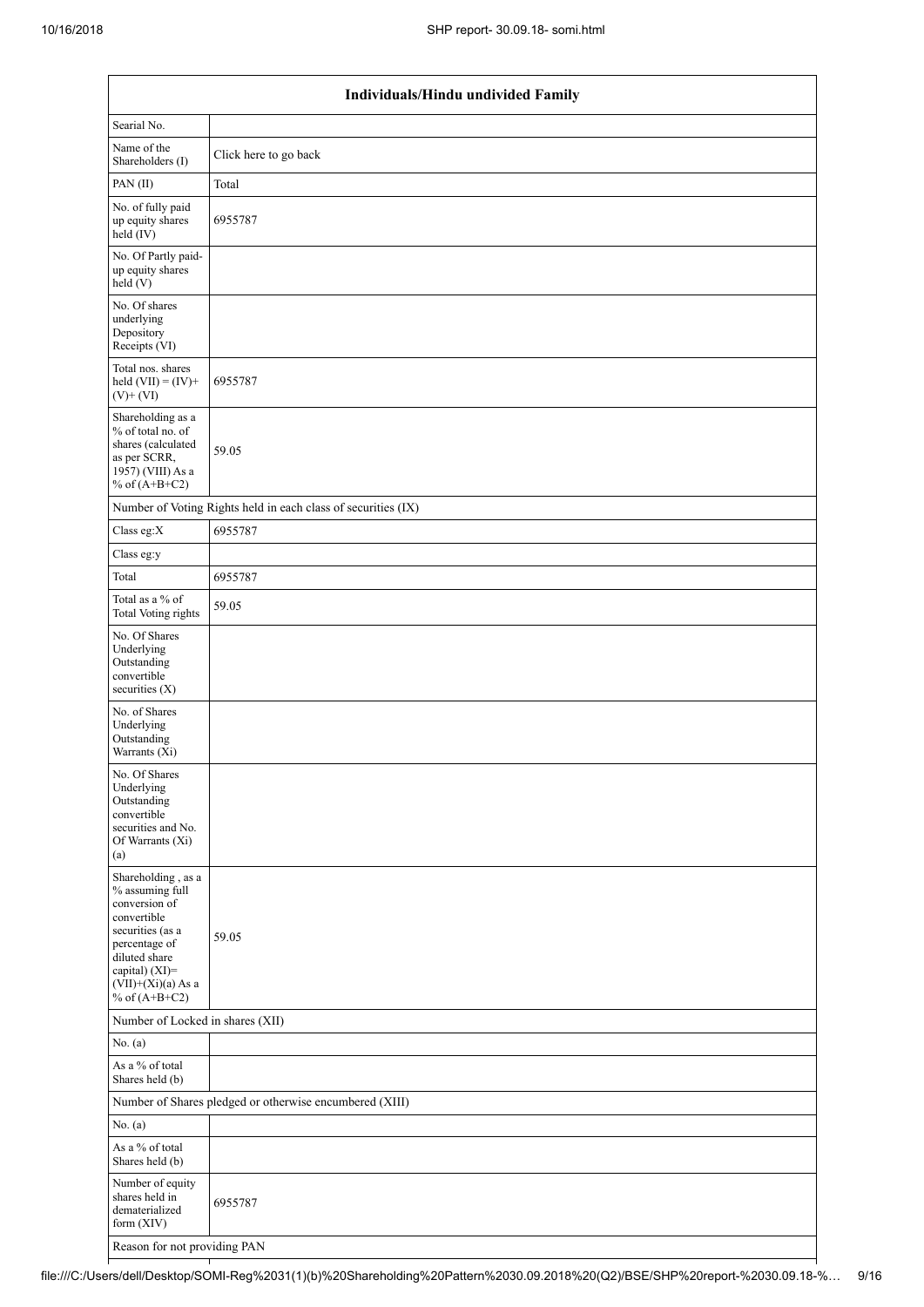| Reason for not<br>providing PAN |  |
|---------------------------------|--|
| Shareholder type                |  |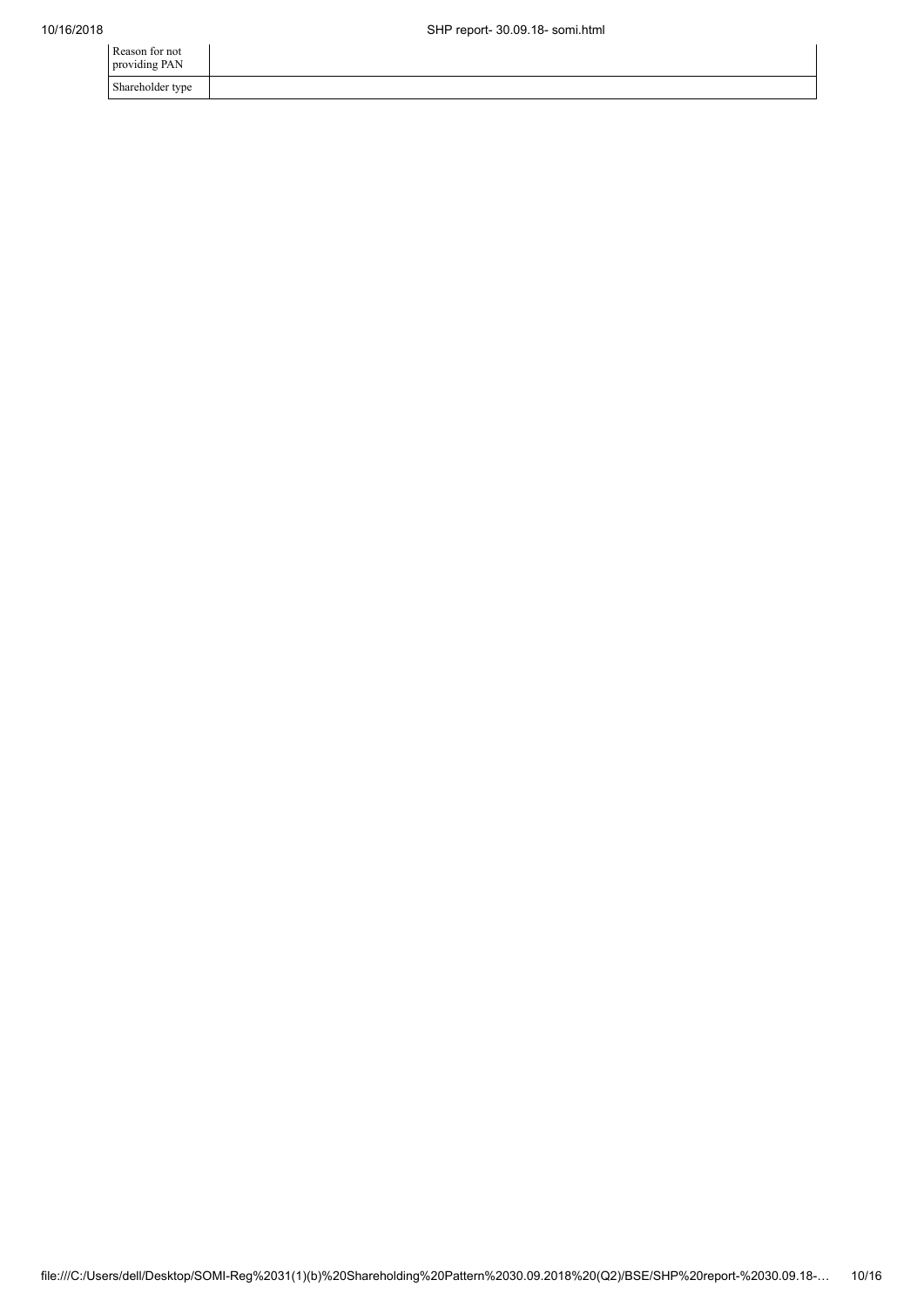$\mathbf{r}$ 

٦

|                                                                                                                                                                                         | Individuals - ii. Individual shareholders holding nominal share capital in excess of Rs. 2 lakhs. |                       |  |  |  |  |  |  |  |
|-----------------------------------------------------------------------------------------------------------------------------------------------------------------------------------------|---------------------------------------------------------------------------------------------------|-----------------------|--|--|--|--|--|--|--|
| Searial No.                                                                                                                                                                             | 1                                                                                                 |                       |  |  |  |  |  |  |  |
| Name of the<br>Shareholders (I)                                                                                                                                                         | RAJENDRAKUMAR S BHIMRAJKA                                                                         | Click here to go back |  |  |  |  |  |  |  |
| PAN(II)                                                                                                                                                                                 | AETPB8730P                                                                                        | Total                 |  |  |  |  |  |  |  |
| No. of fully paid<br>up equity shares<br>held (IV)                                                                                                                                      | 275000                                                                                            | 275000                |  |  |  |  |  |  |  |
| No. Of Partly paid-<br>up equity shares<br>held (V)                                                                                                                                     |                                                                                                   |                       |  |  |  |  |  |  |  |
| No. Of shares<br>underlying<br>Depository<br>Receipts (VI)                                                                                                                              |                                                                                                   |                       |  |  |  |  |  |  |  |
| Total nos. shares<br>held $(VII) = (IV) +$<br>$(V)$ + $(VI)$                                                                                                                            | 275000                                                                                            | 275000                |  |  |  |  |  |  |  |
| Shareholding as a<br>% of total no. of<br>shares (calculated<br>as per SCRR,<br>1957) (VIII) As a<br>% of $(A+B+C2)$                                                                    | 2.33                                                                                              | 2.33                  |  |  |  |  |  |  |  |
|                                                                                                                                                                                         | Number of Voting Rights held in each class of securities (IX)                                     |                       |  |  |  |  |  |  |  |
| Class eg: X                                                                                                                                                                             | 275000                                                                                            | 275000                |  |  |  |  |  |  |  |
| Class eg:y                                                                                                                                                                              |                                                                                                   |                       |  |  |  |  |  |  |  |
| Total                                                                                                                                                                                   | 275000                                                                                            | 275000                |  |  |  |  |  |  |  |
| Total as a % of<br><b>Total Voting rights</b>                                                                                                                                           | 2.33                                                                                              | 2.33                  |  |  |  |  |  |  |  |
| No. Of Shares<br>Underlying<br>Outstanding<br>convertible<br>securities $(X)$                                                                                                           |                                                                                                   |                       |  |  |  |  |  |  |  |
| No. of Shares<br>Underlying<br>Outstanding<br>Warrants (Xi)                                                                                                                             |                                                                                                   |                       |  |  |  |  |  |  |  |
| No. Of Shares<br>Underlying<br>Outstanding<br>convertible<br>securities and No.<br>Of Warrants (Xi)<br>(a)                                                                              |                                                                                                   |                       |  |  |  |  |  |  |  |
| Shareholding, as a<br>% assuming full<br>conversion of<br>convertible<br>securities (as a<br>percentage of<br>diluted share<br>capital) $(XI)$ =<br>$(VII)+(X)$ As a %<br>of $(A+B+C2)$ | 2.33                                                                                              | 2.33                  |  |  |  |  |  |  |  |
| Number of Locked in shares (XII)                                                                                                                                                        |                                                                                                   |                       |  |  |  |  |  |  |  |
| No. (a)                                                                                                                                                                                 |                                                                                                   |                       |  |  |  |  |  |  |  |
| As a % of total<br>Shares held (b)                                                                                                                                                      |                                                                                                   |                       |  |  |  |  |  |  |  |
| Number of equity<br>shares held in<br>dematerialized<br>form (XIV)                                                                                                                      | 275000                                                                                            | 275000                |  |  |  |  |  |  |  |
| Reason for not providing PAN                                                                                                                                                            |                                                                                                   |                       |  |  |  |  |  |  |  |
| Reason for not<br>providing PAN                                                                                                                                                         |                                                                                                   |                       |  |  |  |  |  |  |  |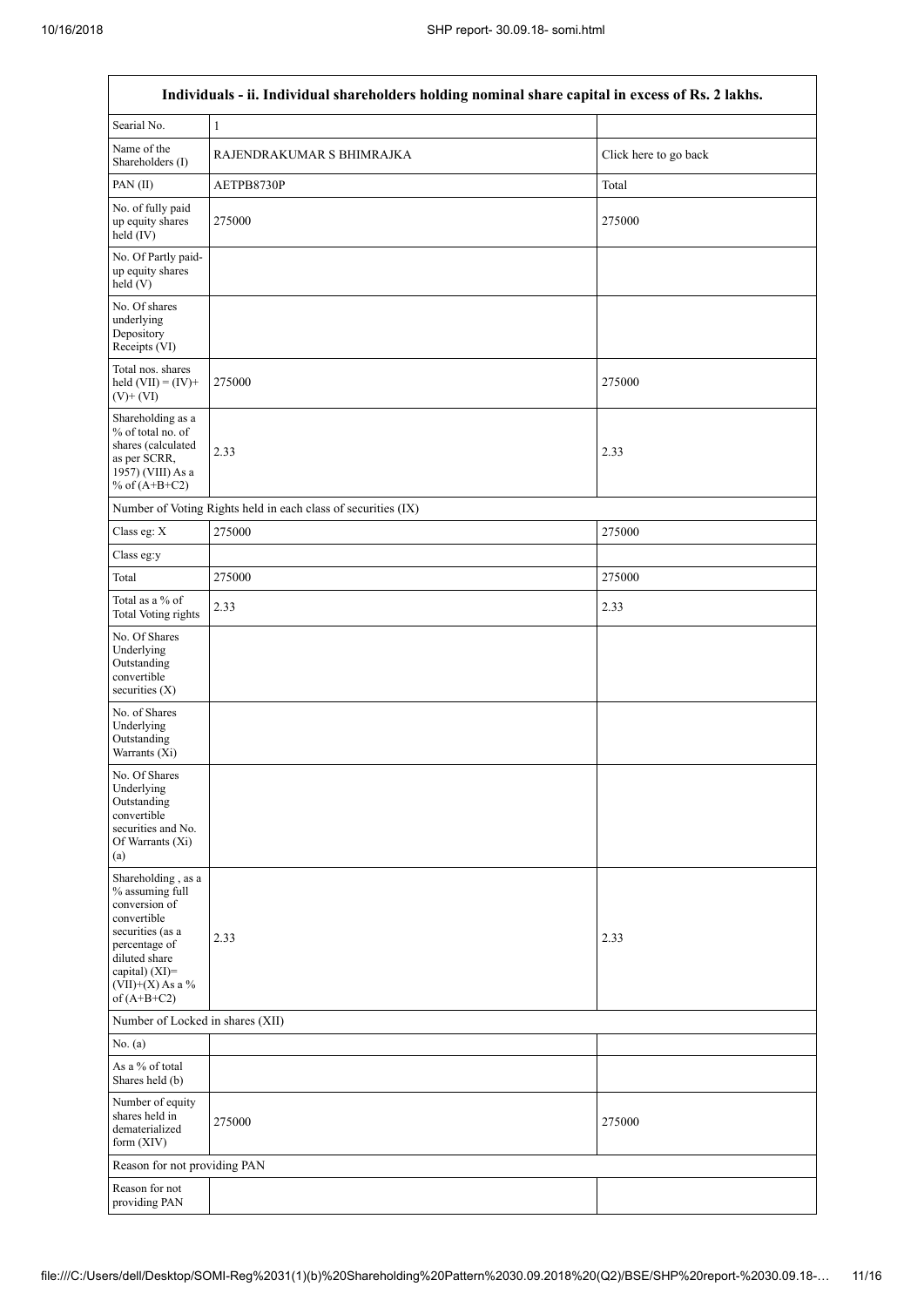| Any Other (specify)                                                                                                                                                                     |                     |                            |                                                              |                                                                      |                                                                           |                                                                   |                                                                     |  |  |  |
|-----------------------------------------------------------------------------------------------------------------------------------------------------------------------------------------|---------------------|----------------------------|--------------------------------------------------------------|----------------------------------------------------------------------|---------------------------------------------------------------------------|-------------------------------------------------------------------|---------------------------------------------------------------------|--|--|--|
| Searial No.                                                                                                                                                                             | $\mathbf{1}$        | $\overline{2}$             | 3                                                            | $\overline{4}$                                                       | 5                                                                         | 6                                                                 | $\overline{7}$                                                      |  |  |  |
| Category                                                                                                                                                                                | Clearing<br>Members | <b>Bodies</b><br>Corporate | <b>Bodies</b><br>Corporate                                   | <b>Bodies</b><br>Corporate                                           | <b>Bodies Corporate</b>                                                   | <b>Bodies</b><br>Corporate                                        | <b>Bodies</b><br>Corporate                                          |  |  |  |
| Category / More<br>than 1 percentage                                                                                                                                                    | Category            | Category                   | More than 1<br>percentage of<br>shareholding                 | More than 1<br>percentage of<br>shareholding                         | More than 1 percentage<br>of shareholding                                 | More than 1<br>percentage of<br>shareholding                      | More than 1<br>percentage of<br>shareholding                        |  |  |  |
| Name of the<br>Shareholders (I)                                                                                                                                                         |                     |                            | JOSHNA<br><b>TRADING</b><br><b>PRIVATE</b><br><b>LIMITED</b> | <b>MANISH</b><br><b>TRADECOM</b><br><b>PRIVATE</b><br><b>LIMITED</b> | ROYAL JAISAL<br><b>FINANCIAL</b><br><b>CONSULTANTS</b><br>PRIVATE LIMITED | <b>SAJOY</b><br><b>RUBBER</b><br><b>PRIVATE</b><br><b>LIMITED</b> | <b>SINA</b><br><b>CHEMTRADE</b><br><b>PRIVATE</b><br><b>LIMITED</b> |  |  |  |
| PAN(II)                                                                                                                                                                                 |                     |                            | AABCJ7088F                                                   | AAECM7389P                                                           | AAECR2634L                                                                | AAKCS0552L                                                        | AAKCS0554N                                                          |  |  |  |
| No. of the<br>Shareholders (I)                                                                                                                                                          | 40                  | 42                         | 1                                                            | 1                                                                    | 1                                                                         | 1                                                                 | 1                                                                   |  |  |  |
| No. of fully paid<br>up equity shares<br>held (IV)                                                                                                                                      | 47609               | 2116671                    | 286000                                                       | 301732                                                               | 382553                                                                    | 238000                                                            | 298000                                                              |  |  |  |
| No. Of Partly paid-<br>up equity shares<br>held (V)                                                                                                                                     |                     |                            |                                                              |                                                                      |                                                                           |                                                                   |                                                                     |  |  |  |
| No. Of shares<br>underlying<br>Depository<br>Receipts (VI)                                                                                                                              |                     |                            |                                                              |                                                                      |                                                                           |                                                                   |                                                                     |  |  |  |
| Total nos. shares<br>held $(VII) = (IV) +$<br>$(V)$ + $(VI)$                                                                                                                            | 47609               | 2116671                    | 286000                                                       | 301732                                                               | 382553                                                                    | 238000                                                            | 298000                                                              |  |  |  |
| Shareholding as a<br>% of total no. of<br>shares (calculated<br>as per SCRR,<br>1957) (VIII) As a<br>% of $(A+B+C2)$                                                                    | 0.4                 | 17.97                      | 2.43                                                         | 2.56                                                                 | 3.25                                                                      | 2.02                                                              | 2.53                                                                |  |  |  |
| Number of Voting Rights held in each class of securities (IX)                                                                                                                           |                     |                            |                                                              |                                                                      |                                                                           |                                                                   |                                                                     |  |  |  |
| Class eg: X                                                                                                                                                                             | 47609               | 2116671                    | 286000                                                       | 301732                                                               | 382553                                                                    | 238000                                                            | 298000                                                              |  |  |  |
| Class eg:y                                                                                                                                                                              |                     |                            |                                                              |                                                                      |                                                                           |                                                                   |                                                                     |  |  |  |
| Total                                                                                                                                                                                   | 47609               | 2116671                    | 286000                                                       | 301732                                                               | 382553                                                                    | 238000                                                            | 298000                                                              |  |  |  |
| Total as a % of<br><b>Total Voting rights</b>                                                                                                                                           | 0.4                 | 17.97                      | 2.43                                                         | 2.56                                                                 | 3.25                                                                      | 2.02                                                              | 2.53                                                                |  |  |  |
| No. Of Shares<br>Underlying<br>Outstanding<br>convertible<br>securities (X)                                                                                                             |                     |                            |                                                              |                                                                      |                                                                           |                                                                   |                                                                     |  |  |  |
| No. of Shares<br>Underlying<br>Outstanding<br>Warrants (Xi)                                                                                                                             |                     |                            |                                                              |                                                                      |                                                                           |                                                                   |                                                                     |  |  |  |
| No. Of Shares<br>Underlying<br>Outstanding<br>convertible<br>securities and No.<br>Of Warrants (Xi)<br>(a)                                                                              |                     |                            |                                                              |                                                                      |                                                                           |                                                                   |                                                                     |  |  |  |
| Shareholding, as a<br>% assuming full<br>conversion of<br>convertible<br>securities (as a<br>percentage of<br>diluted share<br>capital) $(XI)$ =<br>$(VII)+(X)$ As a %<br>of $(A+B+C2)$ | 0.4                 | 17.97                      | 2.43                                                         | 2.56                                                                 | 3.25                                                                      | 2.02                                                              | 2.53                                                                |  |  |  |
| Number of Locked in shares (XII)                                                                                                                                                        |                     |                            |                                                              |                                                                      |                                                                           |                                                                   |                                                                     |  |  |  |
| No. $(a)$                                                                                                                                                                               |                     |                            |                                                              |                                                                      |                                                                           |                                                                   |                                                                     |  |  |  |
| As a % of total<br>Shares held (b)                                                                                                                                                      |                     |                            |                                                              |                                                                      |                                                                           |                                                                   |                                                                     |  |  |  |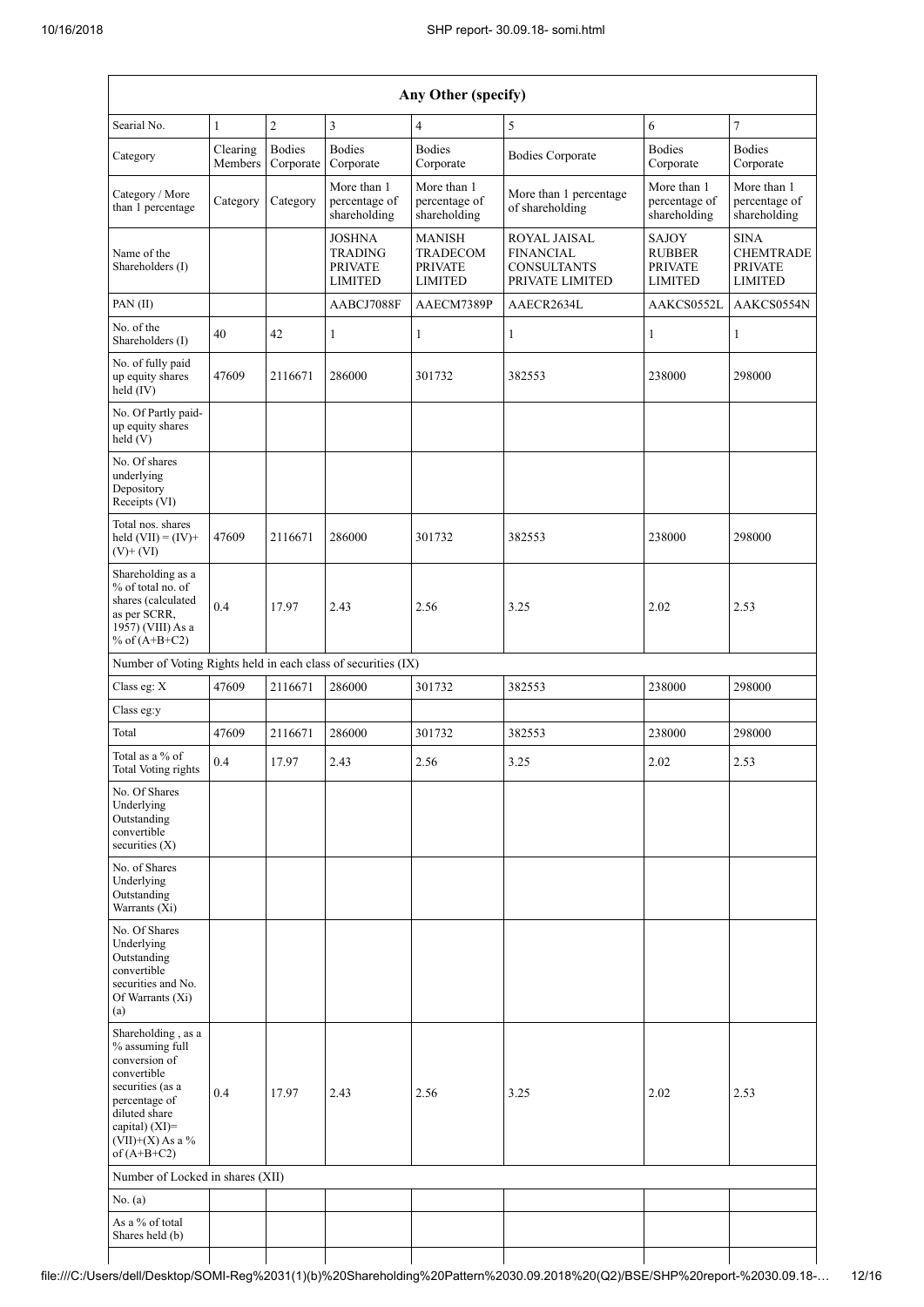#### 10/16/2018 SHP report- 30.09.18- somi.html

| Number of equity<br>shares held in<br>dematerialized<br>form $(XIV)$ | 47609 | 1294671 | $\overline{0}$ | 301732 | 382553 |  | ν |
|----------------------------------------------------------------------|-------|---------|----------------|--------|--------|--|---|
| Reason for not providing PAN-                                        |       |         |                |        |        |  |   |
| Reason for not<br>providing PAN                                      |       |         |                |        |        |  |   |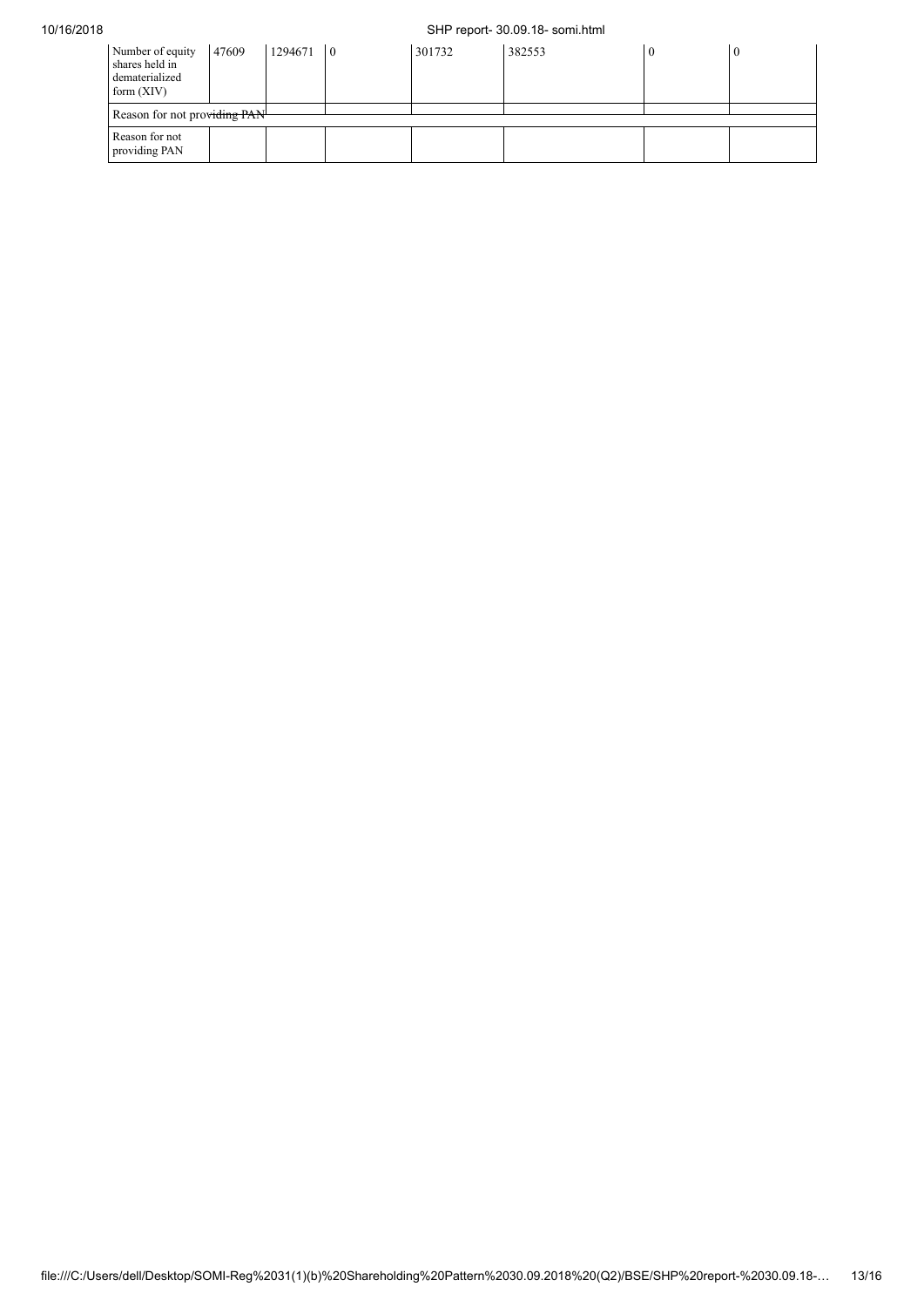| Any Other (specify)                                                                                                                                                                  |                                                               |                           |            |                       |  |  |  |
|--------------------------------------------------------------------------------------------------------------------------------------------------------------------------------------|---------------------------------------------------------------|---------------------------|------------|-----------------------|--|--|--|
| Searial No.                                                                                                                                                                          | $\,8\,$                                                       | 9                         | $10\,$     |                       |  |  |  |
| Category                                                                                                                                                                             | <b>Bodies Corporate</b>                                       | Non-Resident Indian (NRI) | <b>HUF</b> |                       |  |  |  |
| Category / More<br>than 1 percentage                                                                                                                                                 | More than 1 percentage of shareholding                        | Category                  | Category   |                       |  |  |  |
| Name of the<br>Shareholders (I)                                                                                                                                                      | TRANSLAND SHARES PRIVATE LIMITED                              |                           |            | Click here to go back |  |  |  |
| PAN(II)                                                                                                                                                                              | AADCT1253A                                                    |                           |            | Total                 |  |  |  |
| No. of the<br>Shareholders (I)                                                                                                                                                       | 1                                                             | 63                        | 173        | 318                   |  |  |  |
| No. of fully paid<br>up equity shares<br>$\text{held} (IV)$                                                                                                                          | 456183                                                        | 84951                     | 169162     | 2418393               |  |  |  |
| No. Of Partly paid-<br>up equity shares<br>held (V)                                                                                                                                  |                                                               |                           |            |                       |  |  |  |
| No. Of shares<br>underlying<br>Depository<br>Receipts (VI)                                                                                                                           |                                                               |                           |            |                       |  |  |  |
| Total nos. shares<br>held $(VII) = (IV) +$<br>$(V)+(VI)$                                                                                                                             | 456183                                                        | 84951                     | 169162     | 2418393               |  |  |  |
| Shareholding as a<br>% of total no. of<br>shares (calculated<br>as per SCRR,<br>1957) (VIII) As a<br>% of $(A+B+C2)$                                                                 | 3.87                                                          | 0.72                      | 1.44       | 20.53                 |  |  |  |
|                                                                                                                                                                                      | Number of Voting Rights held in each class of securities (IX) |                           |            |                       |  |  |  |
| Class eg: X                                                                                                                                                                          | 456183                                                        | 84951                     | 169162     | 2418393               |  |  |  |
| Class eg:y                                                                                                                                                                           |                                                               |                           |            |                       |  |  |  |
| Total                                                                                                                                                                                | 456183                                                        | 84951                     | 169162     | 2418393               |  |  |  |
| Total as a % of<br><b>Total Voting rights</b>                                                                                                                                        | 3.87                                                          | 0.72                      | 1.44       | 20.53                 |  |  |  |
| No. Of Shares<br>Underlying<br>Outstanding<br>convertible<br>securities $(X)$                                                                                                        |                                                               |                           |            |                       |  |  |  |
| No. of Shares<br>Underlying<br>Outstanding<br>Warrants (Xi)                                                                                                                          |                                                               |                           |            |                       |  |  |  |
| No. Of Shares<br>Underlying<br>Outstanding<br>convertible<br>securities and No.<br>Of Warrants (Xi)<br>(a)                                                                           |                                                               |                           |            |                       |  |  |  |
| Shareholding, as a<br>% assuming full<br>conversion of<br>convertible<br>securities (as a<br>percentage of<br>diluted share<br>capital) (XI)=<br>$(VII)+(X)$ As a %<br>of $(A+B+C2)$ | 3.87                                                          | 0.72                      | 1.44       | 20.53                 |  |  |  |
| Number of Locked in shares (XII)                                                                                                                                                     |                                                               |                           |            |                       |  |  |  |
| No. (a)                                                                                                                                                                              |                                                               |                           |            |                       |  |  |  |
| As a % of total<br>Shares held (b)                                                                                                                                                   |                                                               |                           |            |                       |  |  |  |
| Number of equity<br>shares held in<br>dematerialized<br>form (XIV)                                                                                                                   | 456183                                                        | 84951                     | 169162     | 1596393               |  |  |  |